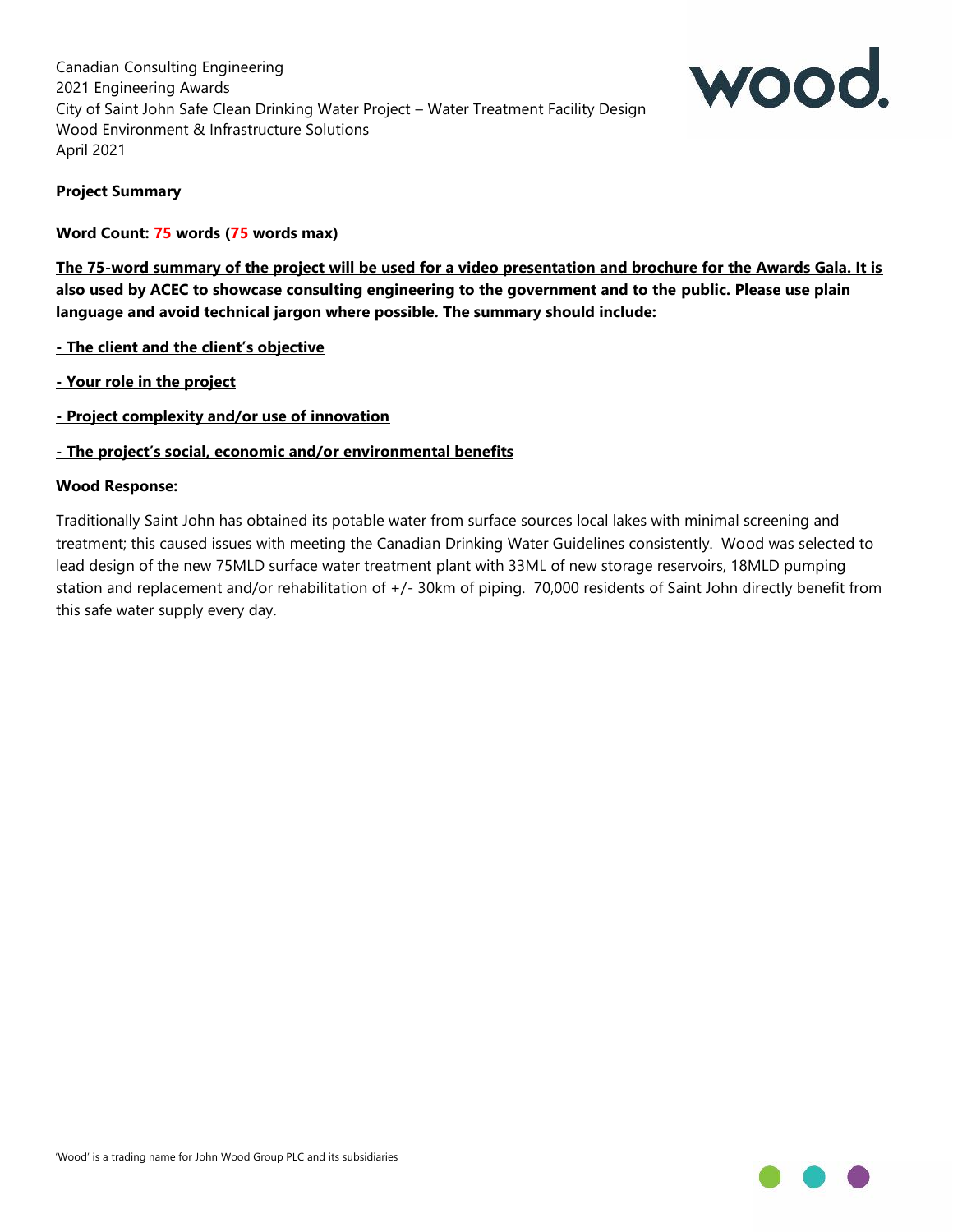

## **Q1. Innovation (40%)**

### **Word Count: 393 (400 words max)**

# **Briefly introduce your project, i.e. what was done and why? Then explain how it demonstrates the innovative application of engineering principles or techniques. How is it distinguishable from similar projects of its type?**

### **Wood Response:**

The City of Saint John had long suffered severe and widely known water quality issues, including complaints about colour and taste, as well as the general aesthetics of the water, which was sourced from nearby surface water bodies. There was also a lot of organic material and disinfection byproducts that they were unable to filter out of the drinking water.

The City's decision to undertake the design, build, operate, finance and maintain (DBOFM) of a new drinking water treatment facility and water storage facilities, industrial raw water separation, transmission and distribution system improvements in East Saint John, and the implementation of a separate groundwater supply system and treatment in West Saint John would address these challenges.

The P3 procurement and delivery model embodied the need for innovation to optimize the indicative design completed by CBCL. The indicative design was assessed to ensure the final, 'approved for construction' Wood E&IS design facilitated the most cost effective construction methods. This ultimately drives the cost and value which makes the project delivery effective. Simple innovative solutions, such as a three (3) way valved drainage system to segregate potential chemical loss during bulk delivery offloading from day to day surface water runoff, resulted in significant cost saving both operationally and during construction. To achieve the facilities energy requirements which exceeds the National Energy Code requirements by 25%, an insulated precast concrete panel was utilized. Demands were placed on the Design Team and the project pre-cast concrete supplier to fabricate a one piece insulated panel system which could be successfully anchored to the building structure. The supplier worked with the Wood E&IS structural team to develop a detail and installation procedure for the pre-fabricated panel connections to the cast in place concrete walls. Through the optimized and coordinated process and civil design, the operational area of the facility was reduced by approximately 5 hectares, resulting in 5 hectares of urban forest on the property and creating an additional minimum 30 metres of vegetated buffer between the facility and the adjacent Little River Reservoir. Additionally, the City's desire to have the facility be used as an educational destination, the Design Team successfully delivered an open and inviting environment considerate of tour routing and passage through the facility structures during site tours.

As Lead Designers, the Wood E&IS Team designed the largest municipal infrastructure project ever undertaken in New Brunswick.

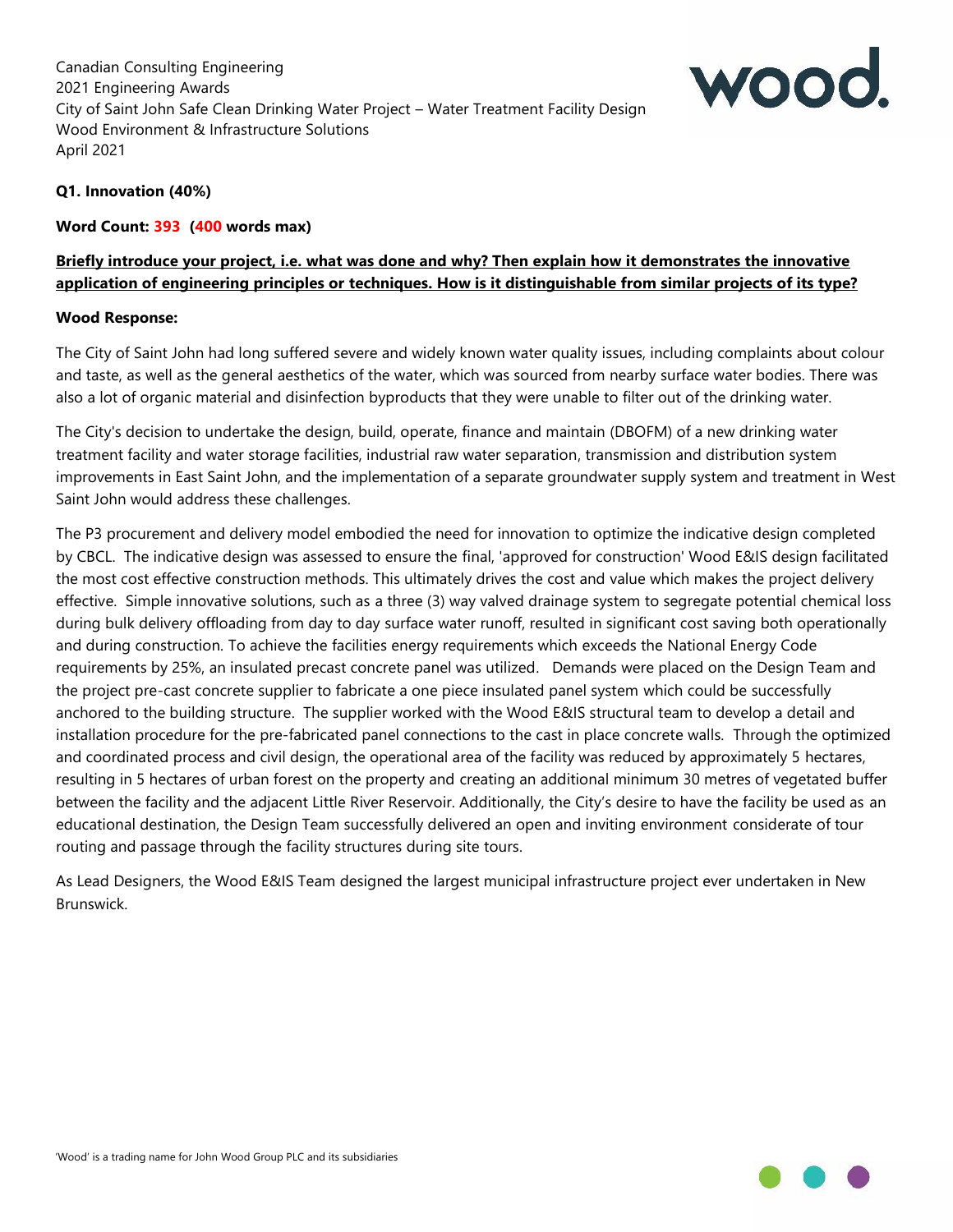

### **Q2. Complexity (20%)**

**Word Count: 248 (250 word max)**

### **Complexity and/or use of innovation:**

## **Explain any extraordinary problems and conditions that were overcome.**

### **Wood Response:**

*Water Treatment Area HVAC* – The ventilation system accommodates all areas of the plant's operations. To meet the requirement to maintain humidity levels of the treatment area in a given range and the large, exposed area of water within the treatment process, providing dehumidification in an energy efficient, cost effective manner and meeting the facilities energy reduction requirements - was a successfully achieved.

*Fire safety through multiple facility levels* – To accommodate operational maintenance requirements, large slab opening accesses from various levels were designed. Adequate fire protection and structural integrity were achieved through the completion of heat generation capacity evaluations and material selection to meet the fire separation requirements throughout the facility.

*Structural challenges* – Backwash and process waste waters are stored in lower level concrete tanks within the treatment building. The solids handling equipment, including a 40 tonne capacity dewatering press, is structurally supported on the top of these tanks. Structural design of the tankage roof had to allow for the equipment but not affect the flow through the tanks or reduce the volume capacity within the tanks.

*Environmental Protection* – The water treatment process utilizes chemicals which pose a risk to the environment. Chemical containment is required in the event of accidental spills during chemical delivery. Wood E&IS designed a chemical containment area and associated drain collection system with a unique three-way valve system to help ensure containment of any chemical spill during offloading of bulk chemicals while allowing discharge of surface water run-off resulting from precipitation or snow melt.

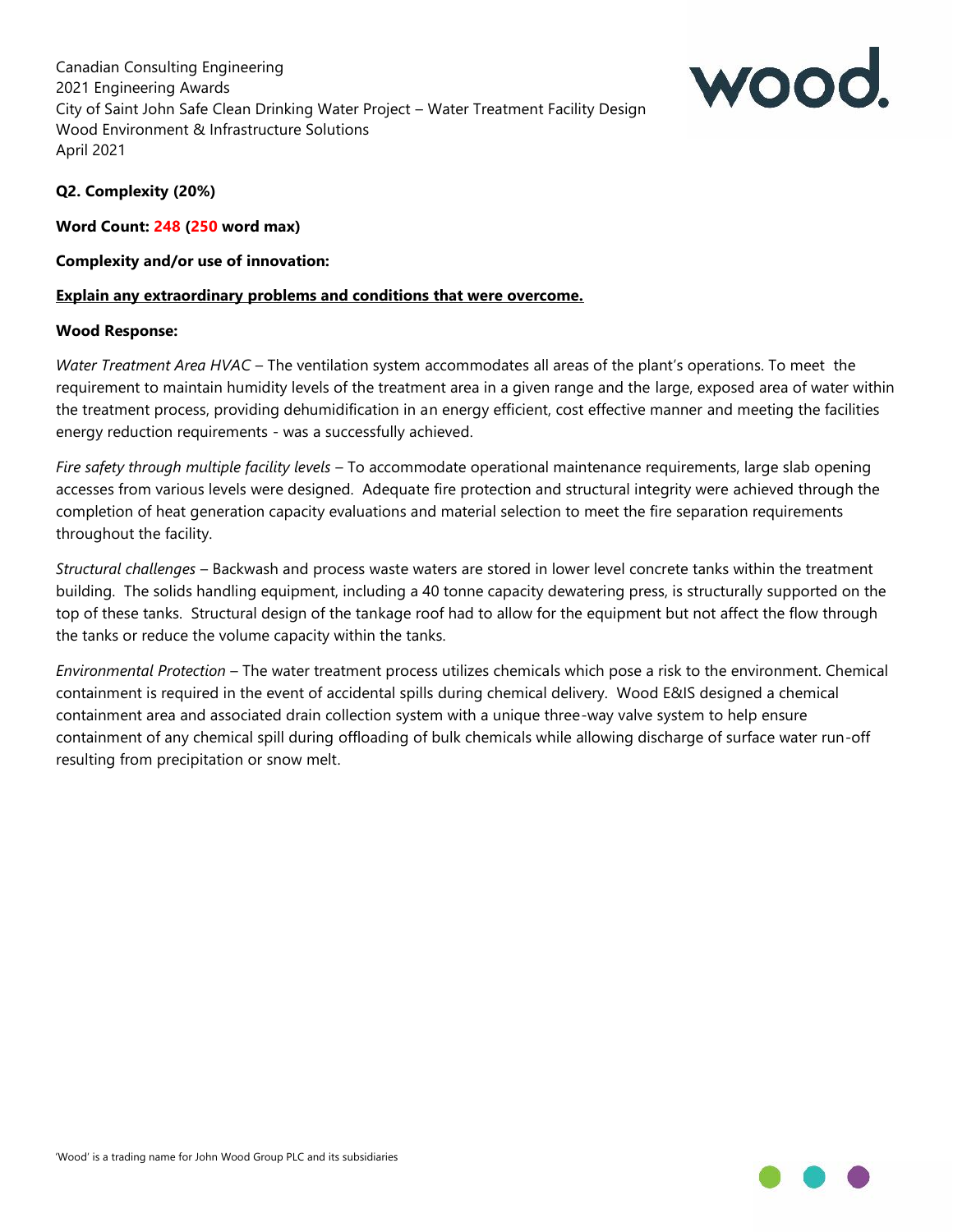

### **Q3. Social & Economic Benefits (15%)**

**Word Count: 248 (250 word max)**

## **Explain the social and economic benefits to society provided by your project. Be specific and provide qualitative and quantitative information.**

#### **Wood Response:**

Water is a fundamental human need. Each person on Earth requires at least 20 to 50 liters of clean, safe water a day for drinking, cooking, and keeping themselves clean. Polluted water isn't just dirty—it's potentially deadly as evidenced by the Walkerton Ontario E.coli outbreak. Historically, the City of Saint John were routinely responding to watermain breaks in the antiquated distribution system and implementing boil water orders.

The Saint John Safe Clean Drinking Water Project (SCDWP) helps ensure the basic fundamental need for safe clean water of consistent quality is met for the 65,000 users accessing the water system in Saint John – improving public health with removal of potentially harmful pathogens and disinfection by-products (DBP) through filtration and treatment.

This P3 delivery model enabled these benefits to be delivered to customers years earlier than would have otherwise been possible through a traditional project delivery method. A Value for Money analysis conducted by Price Waterhouse Cooper (PWC) indicated that a value (cost savings) of \$24.1M could be realized by the City by procuring the project as a P3 verses a traditional procurement model.

During execution, the SCDWP was the largest active water infrastructure project in the Maritime region and the largest project undertaken in New Brunswick.

The SCDWP design delivery consisted of 17 person years of effort from Wood E&IS staff and our sub-consultants.

The City proudly features the treatment plant as a center piece to their drinking water supply system. The project can be viewed at: https://www.youtube.com/watch?v=MXqRSWditXI.

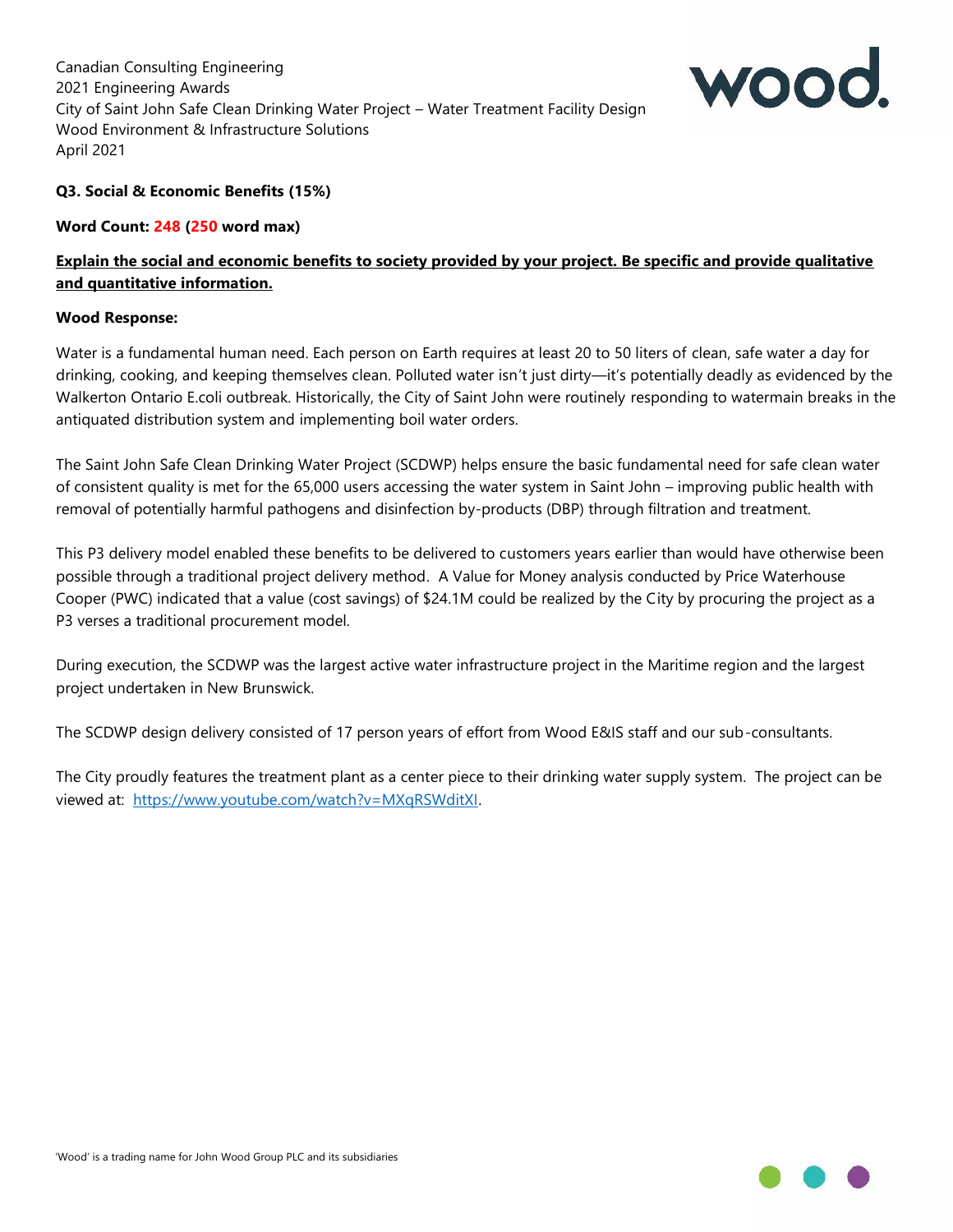

## **Q4. Environmental Benefits (15%)**

#### **Word Count: 231 (250 word max)**

#### **Explain how your project addresses environmental/sustainability issues.**

#### **Wood Response:**

The design of the treatment facility layout was optimized to minimize the operational footprint of the facility, with the objective to reduce tree clearing and increase buffers between the facility and adjacent environmental features**,** including neighboring residential properties The desire to further minimized disturbance to the on-site urban forest was further achieved through the reduction of the operational area of the facility by approximately 5 hectares resulting in 5 hectares of urban forest on the property and creating an additional minimum 30 metres of vegetated buffer between the facility and the adjacent Little River Reservoir.

The project design for the 23.9 km of transmission main incorporated trenchless HDPE relining to over 10 km of the existing 600 mm cast iron for water transmission main which dates to the 1800's. This enabled the transmission mains to be rehabilitated with backfilling and reinstatement limited to launching and receiving pits, reduced greenhouse gas emissions and minimized construction related impacts to businesses and residents along the construction corridor.

Another environmental achievement Wood accomplished was the design of the twin raw water intakes. The intakes which had to meet strict Department of Fisheries and Oceans criteria associated with design of water intakes in fish habitat. The design of the intake screens had to ensure fish present in the Latimer Lake raw water source reservoir are not negatively impacted by the intake water velocities and associated flows.

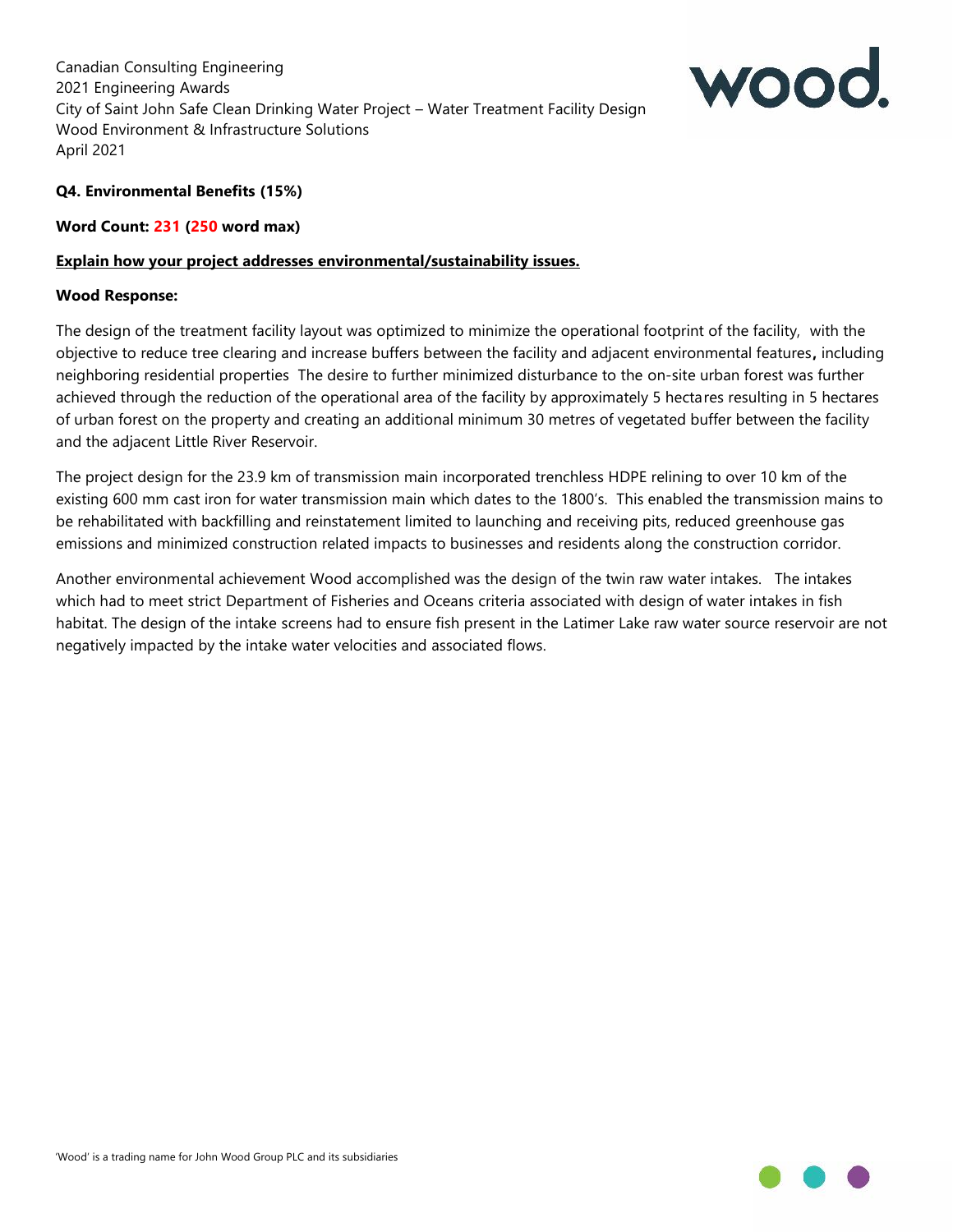

## **Client Needs Met (10%)**

#### **Currently 250 words (250 word max)**

### **Explain the client's main project goals and how you met them.**

#### **Wood Response:**

The former municipal water system served residential, commercial and industrial water customers with treatment consisting of coarse screening and chlorination. The unfiltered surface water contained significant amounts of disinfection by-products, at levels that often exceed those prescribed by current standards and posed a potential risk to public health.

The City had identified a source of quality groundwater and constructed three (3) production wells in the South Bay area of West Saint John. As part of the Project, the water system was separated to provide certain large industrial users with untreated water, thereby reducing the volume of water requiring treatment.

The Project was undertaken to address these issues and ensure City residents have a reliable supply of safe, clean drinking water which meets Canadian and New Brunswick standards. In so doing, the citizens of Saint John will enjoy good quality water which meets their expectations in regard to taste, odour, health and safety.

The Project was procured through a P3 delivery model where design progressed in parallel with construction, permitting the project delivery to be fast tracked. The procurement model fosters engineering innovation as all aspects of the engineering design are scrutinized to ensure it is cost effective to construct, robust enough to fulfill the operational requirements and meet hand back criteria at the culmination of the operations.

The owner provided the PCWP team with an indicative design and it was up to Wood E&IS, in collaboration with the constructor, to optimize the engineering design and develop value added engineering solutions.

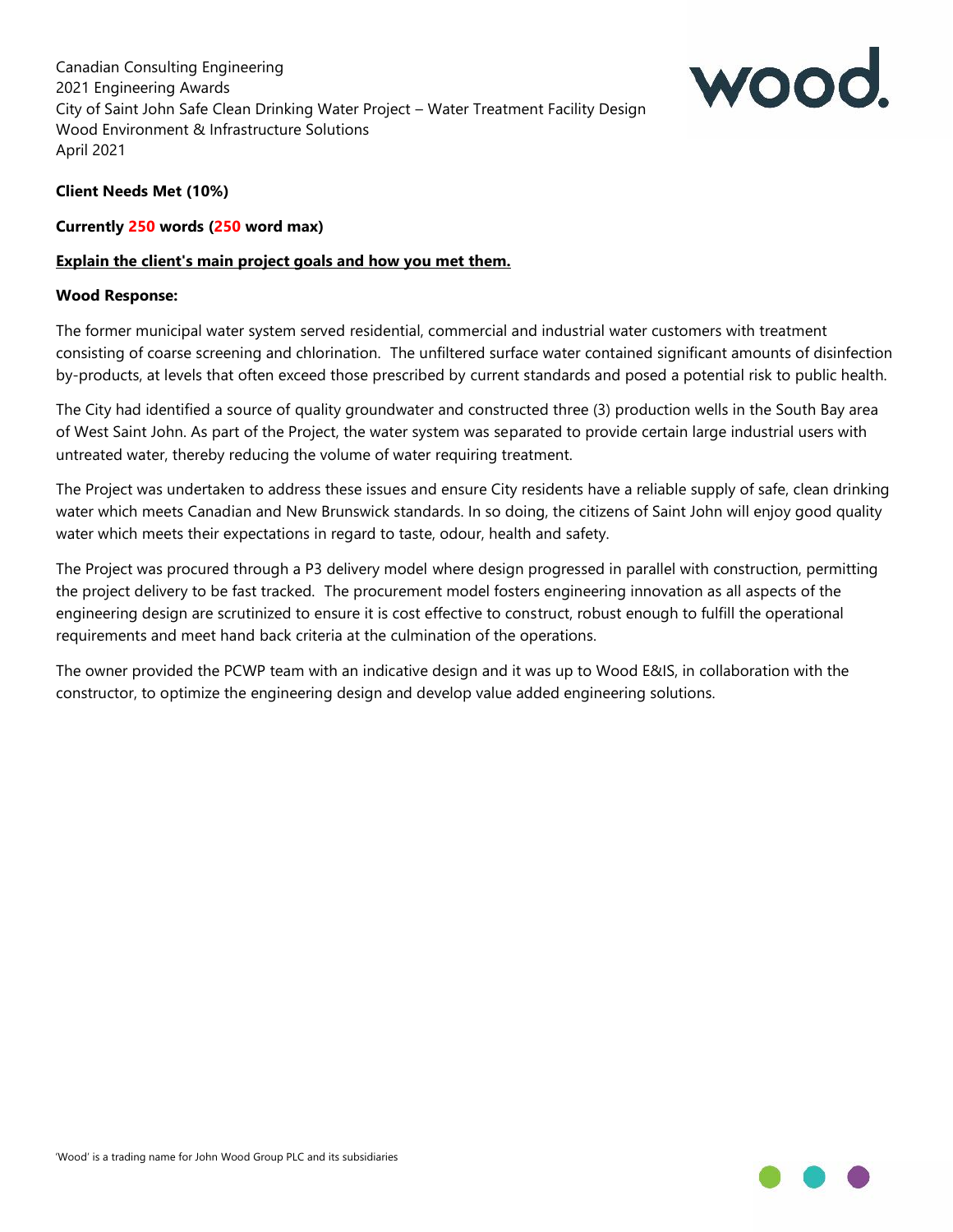

*Figure 1: New Groundwater Supply Pumphouse and Standby Electrical Generation located in Island View Heights.*



*Figure 2: Interior of the New Groundwater Supply Pumphouse*



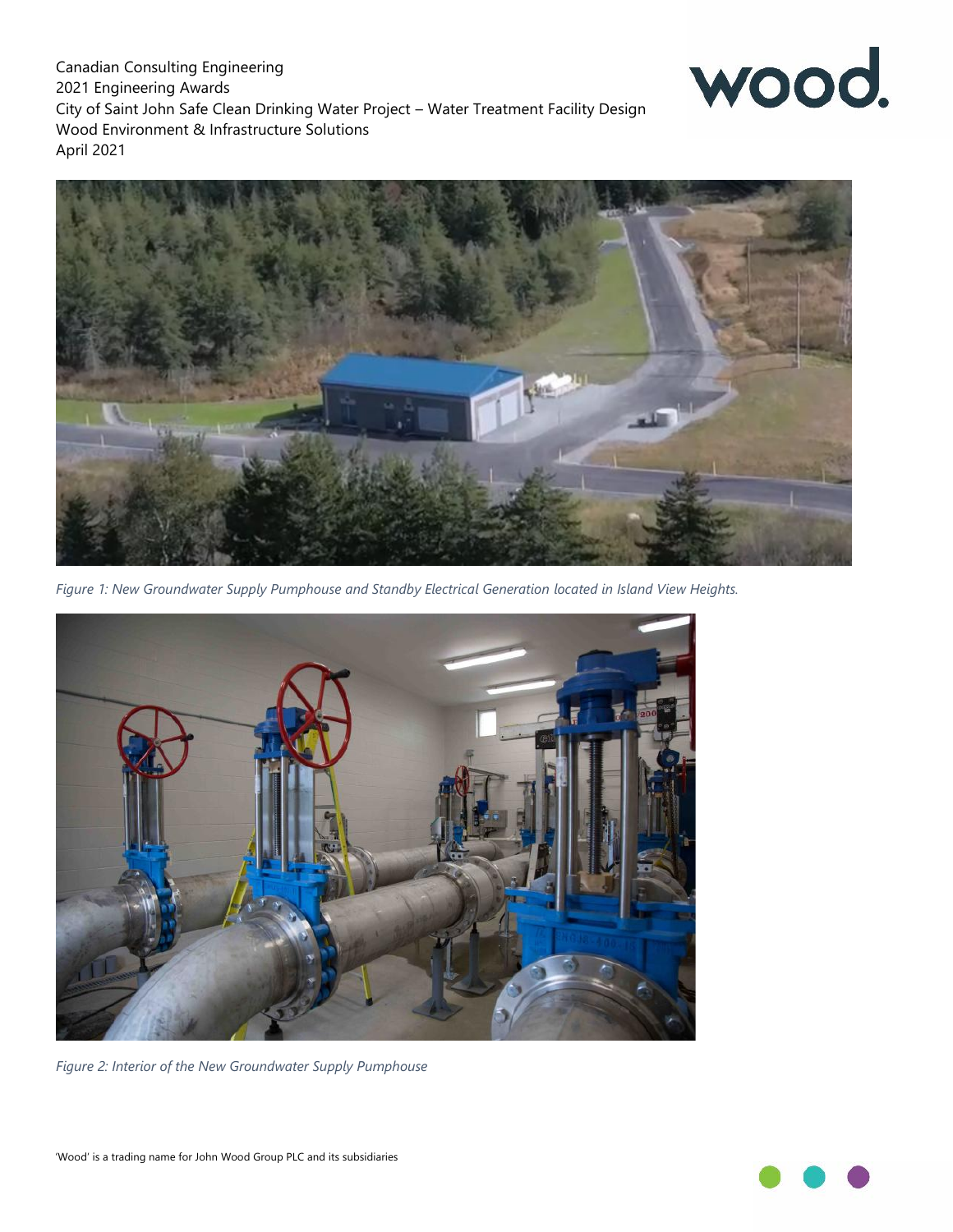



*Figure 3: Architectural Rendering of the New Drinking Water Treatment Plant*



*Figure 4: New Water Treatment Plant and Storage Reservoirs*